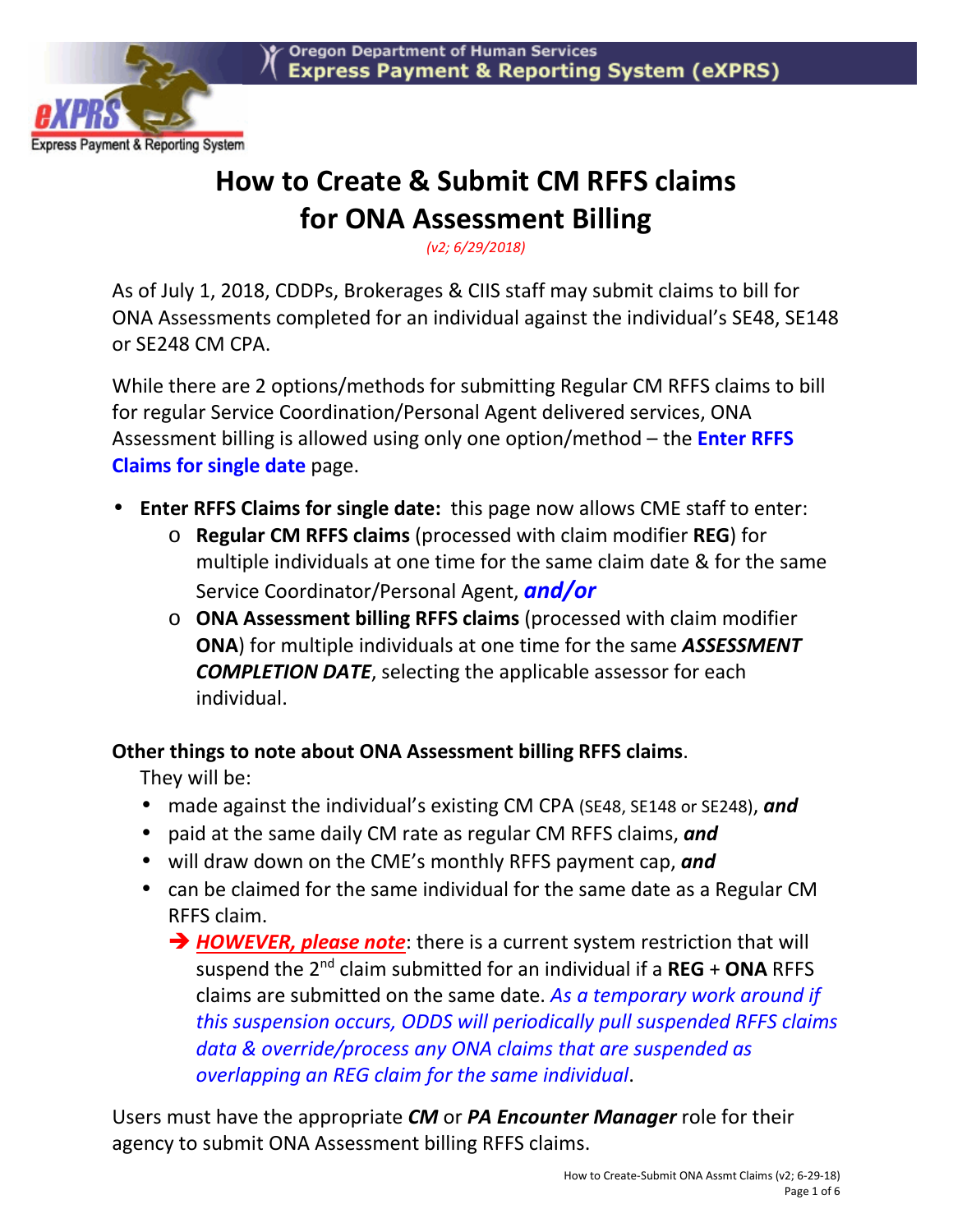# **To Create & Submit ONA Assessment RFFS Claims**:

1. Login to eXPRS. Users must be logged in under the **Case Management (Provider)** organization login option to do this work.

CDDPs:

| Login                                                                             |                                       |  |  |  |  |  |
|-----------------------------------------------------------------------------------|---------------------------------------|--|--|--|--|--|
| Password accepted. Choose your organization and/or program area for this session. |                                       |  |  |  |  |  |
| You are in the User Acceptance environment                                        |                                       |  |  |  |  |  |
| Login Name:                                                                       | userID                                |  |  |  |  |  |
| Password:                                                                         |                                       |  |  |  |  |  |
| <b>Organization/Program Area:</b>                                                 | Case Management Provider (Provider) v |  |  |  |  |  |
| Forgot your password?                                                             | Submit                                |  |  |  |  |  |

#### Brokerages:

| Login                                                                             |                                           |  |  |  |  |  |
|-----------------------------------------------------------------------------------|-------------------------------------------|--|--|--|--|--|
| Password accepted. Choose your organization and/or program area for this session. |                                           |  |  |  |  |  |
| You are in the User Acceptance environment                                        |                                           |  |  |  |  |  |
| Login Name:                                                                       | userID                                    |  |  |  |  |  |
| Password:                                                                         |                                           |  |  |  |  |  |
| <b>Organization/Program Area:</b>                                                 | BROKERAGE / Case Mgmt Prov (Provider)   v |  |  |  |  |  |
| Forgot your password?                                                             | Submit                                    |  |  |  |  |  |

#### CIIS Program:

| Login                                                                             |                            |  |  |  |  |  |
|-----------------------------------------------------------------------------------|----------------------------|--|--|--|--|--|
| Password accepted. Choose your organization and/or program area for this session. |                            |  |  |  |  |  |
| You are in the User Acceptance environment                                        |                            |  |  |  |  |  |
| <b>Login Name:</b>                                                                | luserID                    |  |  |  |  |  |
| Password:                                                                         |                            |  |  |  |  |  |
| <b>Organization/Program Area:</b>                                                 | State CM CIIS (Provider) × |  |  |  |  |  |
| Forgot your password?                                                             | <b>Submit</b>              |  |  |  |  |  |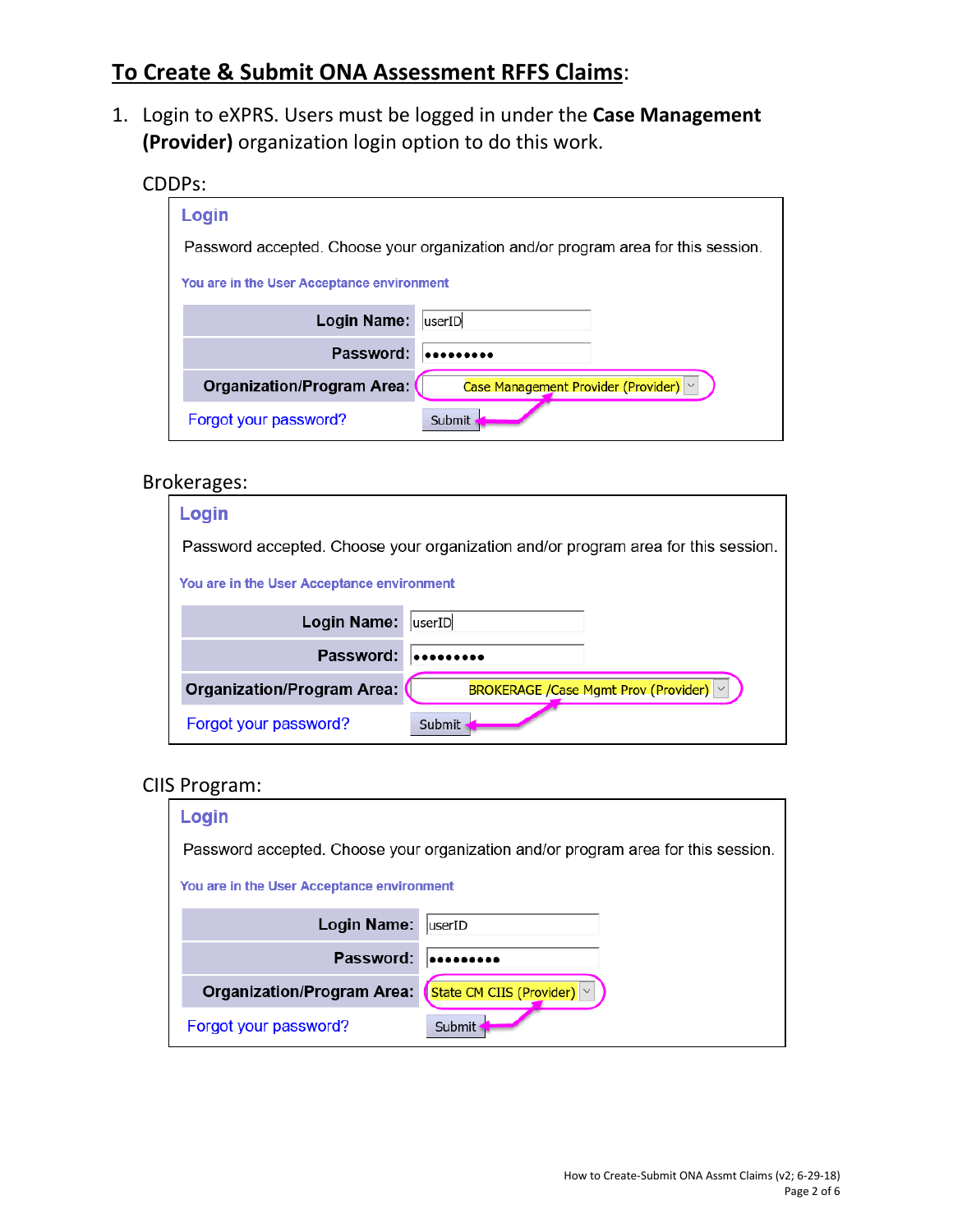2. From the left-hand navigation menu, click on *CM*/PA TCM Billing → RFFS *Claims* - *Enter RFFS Claims for single date.* 

| <b>Client</b>                              |  | Home                    |                                                                |                                |  |  |  |  |  |
|--------------------------------------------|--|-------------------------|----------------------------------------------------------------|--------------------------------|--|--|--|--|--|
| <b>Provider</b>                            |  | <b>My Notifications</b> |                                                                |                                |  |  |  |  |  |
| <b>Contracts</b>                           |  |                         |                                                                |                                |  |  |  |  |  |
| <b>Prior Authorization</b>                 |  |                         | <b>Filtered By Type All Notification Types</b><br>$\checkmark$ |                                |  |  |  |  |  |
| <b>Claims</b>                              |  |                         |                                                                |                                |  |  |  |  |  |
| <b>CM/PA TCM Billing</b>                   |  | <b>Encounters</b>       |                                                                | Find                           |  |  |  |  |  |
| <b>Liabilities</b>                         |  | <b>RFFS Claims</b>      |                                                                | <b>View RFFS Claims</b>        |  |  |  |  |  |
| <b>Reports</b>                             |  |                         | Enter RFFS Claims for single                                   |                                |  |  |  |  |  |
| <b>Financial Maintenancel</b>              |  |                         |                                                                | date                           |  |  |  |  |  |
|                                            |  |                         |                                                                | Enter RFFS Claims for multiple |  |  |  |  |  |
| <b>Oregon Department of Human Services</b> |  |                         |                                                                | dates                          |  |  |  |  |  |
| 500 Summer St. NE<br>Salem, OR - 97301     |  |                         | <b>Update RFFS Claims</b><br>Submit RFFS Claims                |                                |  |  |  |  |  |
|                                            |  |                         |                                                                |                                |  |  |  |  |  |

3. In the **Enter RFFS Claims for CPA** page, enter the search criteria to return CM CPAs to bill ONA Assessments against. Information indicated by the red asterisk **\*** is required.

| <b>Enter RFFS Claims for CPA</b>                                                                                                                                                                                                                     |   |  |  |  |  |  |  |  |  |
|------------------------------------------------------------------------------------------------------------------------------------------------------------------------------------------------------------------------------------------------------|---|--|--|--|--|--|--|--|--|
| Find a case management SE48, SE148 or SE248 CPA to create a claim for service dates 1/1/2013 and later.<br>You can create a regular RFFS claim or a ONA claim for an assessor. Assessors claims require choosing a<br>provider from the results list |   |  |  |  |  |  |  |  |  |
| Enter one or more search criteria. Criteria are cumulative.                                                                                                                                                                                          |   |  |  |  |  |  |  |  |  |
| <b>Client Prime:</b><br>畾                                                                                                                                                                                                                            |   |  |  |  |  |  |  |  |  |
| PA Adj #:                                                                                                                                                                                                                                            |   |  |  |  |  |  |  |  |  |
| Service Element: Select                                                                                                                                                                                                                              |   |  |  |  |  |  |  |  |  |
| <b>DHS Contract Num:</b>                                                                                                                                                                                                                             | 飍 |  |  |  |  |  |  |  |  |
| * RFFS Claim Date: 7/15/18                                                                                                                                                                                                                           | 海 |  |  |  |  |  |  |  |  |
| Service Coordinator / Personal Agent: SC/PA Name for the - Case Management Provider v                                                                                                                                                                |   |  |  |  |  |  |  |  |  |
| Reset<br>Find                                                                                                                                                                                                                                        |   |  |  |  |  |  |  |  |  |

- **\*RFFS Claim Date** = the date of the CM service was provided *or ONA Assessment was completed*.
- **\*Service Coordinator/Personal Agent** = the name of the Service Coordinator or Personal Agent who provided the qualifying CM service.
	- o If billing for Regular CM services, this SC or PA will be the person who provided the regular CM service to ALL the clients you select for this date. The name selected here *does not apply* to ONA Assessment claims submitted.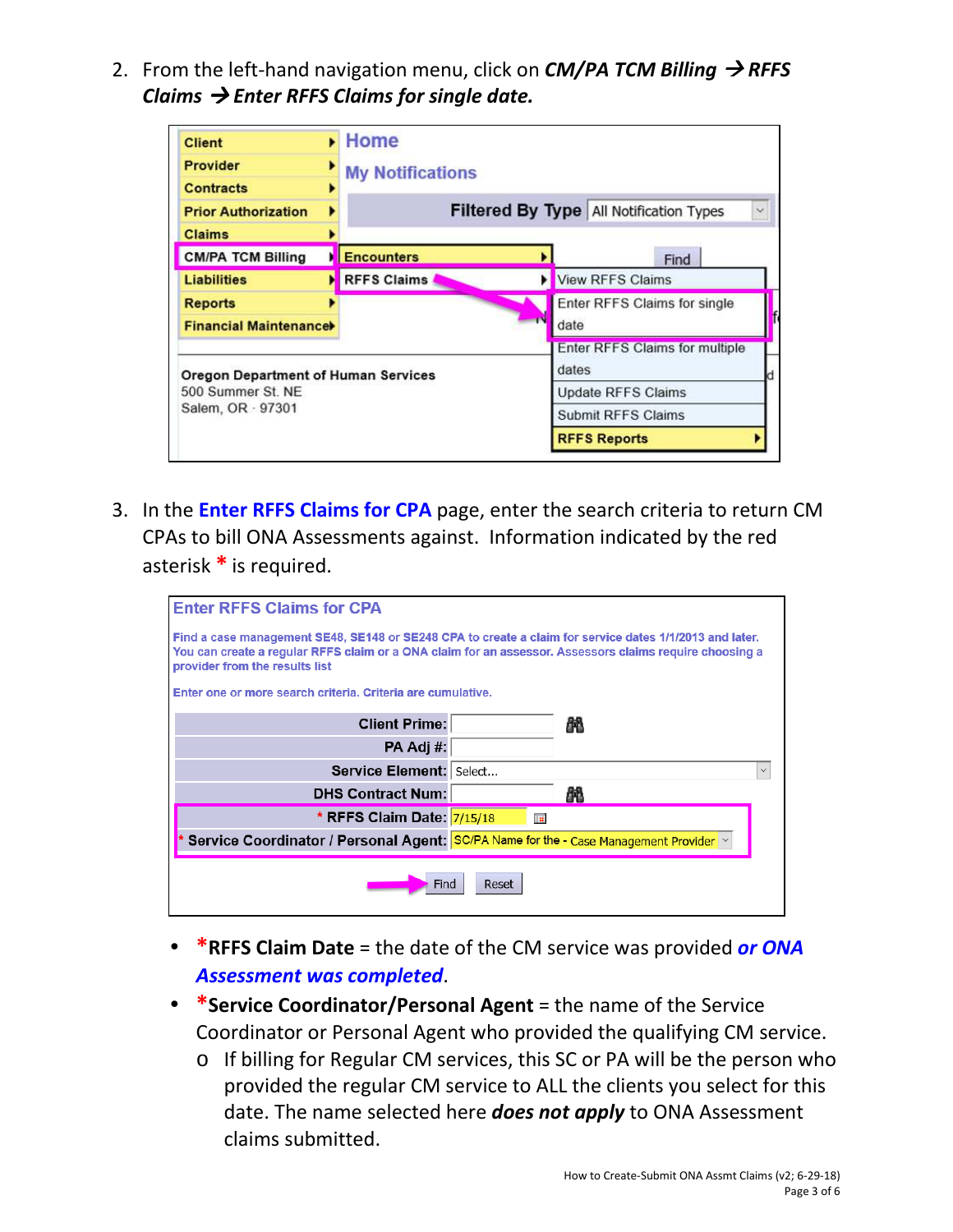- o You may select the applicable ONA Assessor from the dropdown activated on each individual claim.
- Click *FIND* to return a list of **ALL accepted** CM CPAs for your agency that have a date range which covers the claim date entered.
- 4. With the list of CPAs returned, click on the check box(es) next to the CPA(s) for the individual(s) to bill.
	- Checking the box under **RFFS** will create a Regular RFFS CM claim (with modifier **REG**) for the SC/PA listed above.

| <b>Enter RFFS Claims for CPA</b>                                                                                                                                                            |  |                  |                     |                                              |  |                        |          |                  |                    |         |  |  |  |
|---------------------------------------------------------------------------------------------------------------------------------------------------------------------------------------------|--|------------------|---------------------|----------------------------------------------|--|------------------------|----------|------------------|--------------------|---------|--|--|--|
| Find a case management SE48, SE148 or SE248 CPA to create a claim for service dates 1/1/2013 and<br><del>sa create a <b>sa</b></del><br>⊠eim or a ON≜<br><u>es</u> require<br>ressessor. As |  |                  |                     |                                              |  |                        |          |                  |                    |         |  |  |  |
| DHS Conuc                                                                                                                                                                                   |  |                  |                     |                                              |  |                        |          |                  |                    |         |  |  |  |
|                                                                                                                                                                                             |  |                  |                     | * RFFS Claim Date: 7/15/2018                 |  |                        |          |                  |                    |         |  |  |  |
|                                                                                                                                                                                             |  |                  |                     |                                              |  | SC/PA Name for - Case  |          |                  |                    |         |  |  |  |
|                                                                                                                                                                                             |  |                  |                     | <b>Service Coordinator / Personal Agent:</b> |  | Management Provider    |          |                  |                    |         |  |  |  |
|                                                                                                                                                                                             |  |                  |                     | Reset                                        |  | Edit Criteria          |          |                  |                    |         |  |  |  |
|                                                                                                                                                                                             |  |                  |                     |                                              |  |                        |          |                  |                    |         |  |  |  |
|                                                                                                                                                                                             |  |                  |                     |                                              |  |                        |          |                  |                    |         |  |  |  |
| All                                                                                                                                                                                         |  |                  | <b>Client</b>       |                                              |  | <b>DHS</b><br>Contract |          | <b>Effective</b> | <b>End</b>         |         |  |  |  |
|                                                                                                                                                                                             |  | RFFSONA PA Adj # | Prime               | <b>Client Name Service</b>                   |  | Num                    | Provider | Date             | Date               | Assesso |  |  |  |
| ☑                                                                                                                                                                                           |  |                  |                     | 19**** 21 AAA1111A AAAA, Aaaa                |  |                        |          |                  | 1/1/2018 6/30/2019 |         |  |  |  |
|                                                                                                                                                                                             |  |                  | 19 **** 25 BBB2222B | BBB, Bbbbbb                                  |  |                        |          |                  | 1/1/2018 6/30/2019 |         |  |  |  |
|                                                                                                                                                                                             |  |                  |                     | 19**** 30 CCC3333C CCCCC. Ccc                |  |                        |          |                  | 1/1/2018 6/30/2019 |         |  |  |  |
|                                                                                                                                                                                             |  | $0***34$         |                     |                                              |  |                        |          | $111 -$          |                    |         |  |  |  |

• Checking the box under **ONA** will activate the Assessor dropdown field. Select the name of the Assessor from your CME who completed the ONA Assessment for the individual on that date, to create the ONA Assessment billing claim (with modifier **ONA**).

| Edit Criteria<br>Reset                                                                                                                                        |                     |  |                    |                                |  |  |  |  |                    |                                                                |                                                      |  |
|---------------------------------------------------------------------------------------------------------------------------------------------------------------|---------------------|--|--------------------|--------------------------------|--|--|--|--|--------------------|----------------------------------------------------------------|------------------------------------------------------|--|
| <b>DHS</b><br>All<br>Client<br>Effective<br>End<br>Contract<br>RFFSONA PA Adi#<br>Prime<br>Client Name Service<br>Provider<br>Num<br>Date<br>Date<br>Assessor |                     |  |                    |                                |  |  |  |  |                    |                                                                |                                                      |  |
| ☑                                                                                                                                                             |                     |  |                    | 19 **** 21 ААА1111А ДАДА, Дааа |  |  |  |  | 1/1/2018 6/30/2019 |                                                                |                                                      |  |
|                                                                                                                                                               | $\overline{\nabla}$ |  | 19**** 25 BBB2222B | <b>BBB Bbbbbb</b>              |  |  |  |  |                    | Select.                                                        |                                                      |  |
|                                                                                                                                                               |                     |  |                    | 19 **** 30 CCC3333C CCCCC, Ccc |  |  |  |  | 1/1/2018 6/30/2019 | Select<br>SC/PA Name #1 for -                                  | Case Management Provider                             |  |
|                                                                                                                                                               |                     |  |                    | 19**** 34 DDD4444D DDDD, Ddddd |  |  |  |  |                    | ISC/PA Name #2 for -<br>1/1/2018 6/30/2019 SC/PA Name #3 for - | Case Management Provider<br>Case Management Provider |  |
|                                                                                                                                                               |                     |  |                    |                                |  |  |  |  |                    |                                                                |                                                      |  |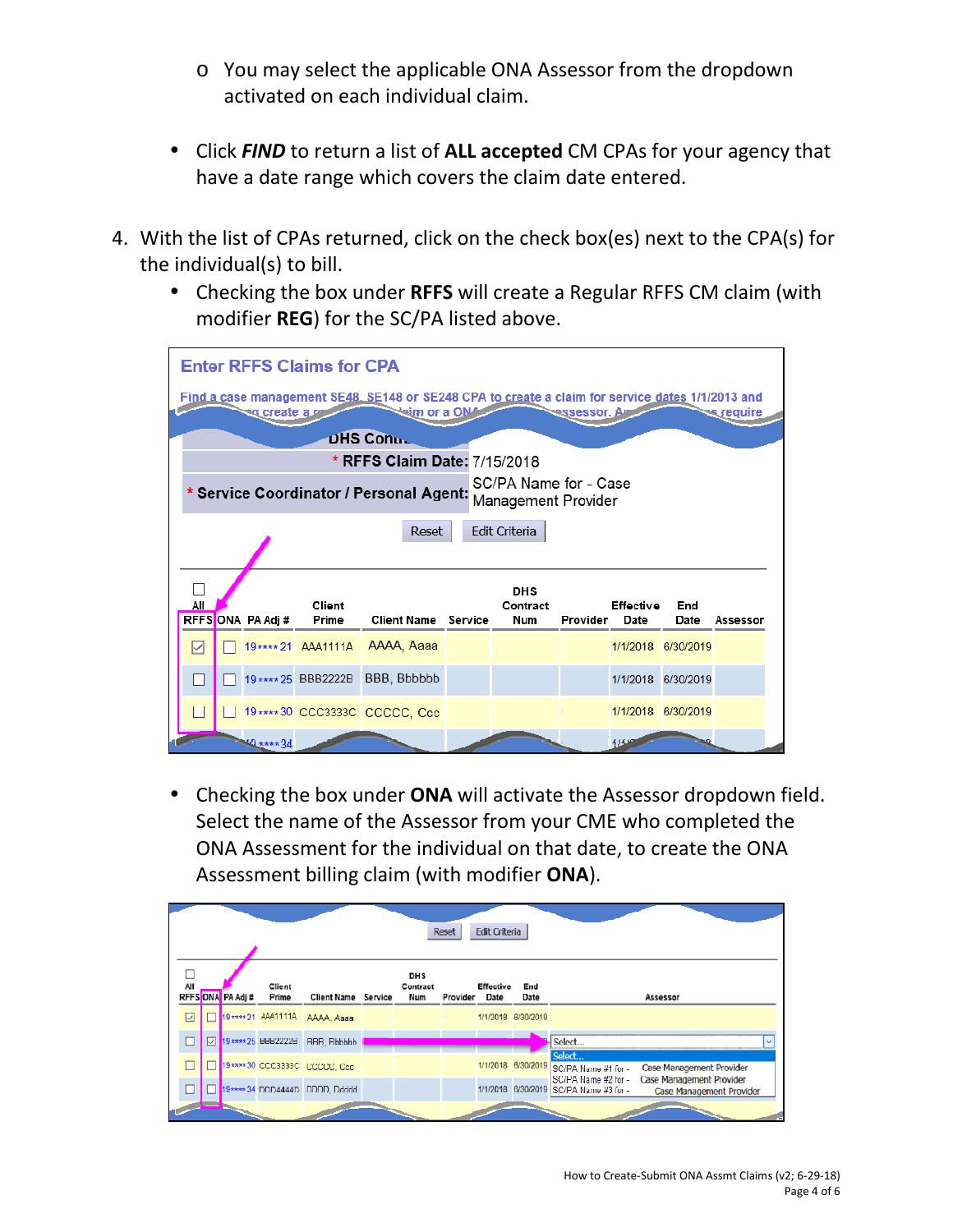5. With all the Regular CM RFFS and/or ONA Assessment billing claims selected for the date, scroll to the bottom of the page and click **SUBMIT** to create/submit the claims.



- 6. If you choose to wait for the claims are processed, you will be taken to the **RFFS Claims Entered** confirmation page listing the results when the claims are finished submitting. The **Claim Modifier Cd** will indicate the type of claim created/submitted.
	- **REG** = Regular CM RFFS claim
	- **ONA** = ONA Assessment billing RFFS claim

| <b>RFFS Claims Entered</b> |              |                         |                                |                             |                             |                                  |                  |  |  |  |
|----------------------------|--------------|-------------------------|--------------------------------|-----------------------------|-----------------------------|----------------------------------|------------------|--|--|--|
| Service<br>Element         | Proc<br>Code | Claim<br>Modifier<br>Cd | Provider                       | SC/PA                       | <b>Client Name</b>          | <b>RFFS</b><br><b>Claim Date</b> | <b>Status</b>    |  |  |  |
| 48                         | <b>ORCCM</b> | <b>REG</b>              | Case<br>Management<br>Provider | SC/PA Name                  | Aaaa<br><b>AAAA</b>         | 7/15/2018                        | Suspended        |  |  |  |
| 48                         | ORCCM        | <b>ONA</b>              | Case<br>Management<br>Provider | <b>ONA Assessor</b><br>Name | <b>Bbb</b><br><b>BBBBBB</b> | 7/15/2018                        | <b>Suspended</b> |  |  |  |
| <b>Previous</b><br>Close   |              |                         |                                |                             |                             |                                  |                  |  |  |  |

- As with Regular CM RFFS claims, ONA Assessment billing claims will almost always initially *suspend* when submitted.
- You can click on the blue hyperlink status to open the claim to see the suspension reason. If the Suspended Due To reason on the claim is: "*Fails higher level prior auth: Insufficient funds rationed for Provider*," that means the claim is awaiting the next RFFS payment cycle to be processed for payment.

## **BUT ...** you do not have to wait. You have several options:

a. you can click **Previous** to return to the **Enter RFFS Claims for CPA** page, enter new criteria & submit additional RFFS or ONA claims, or